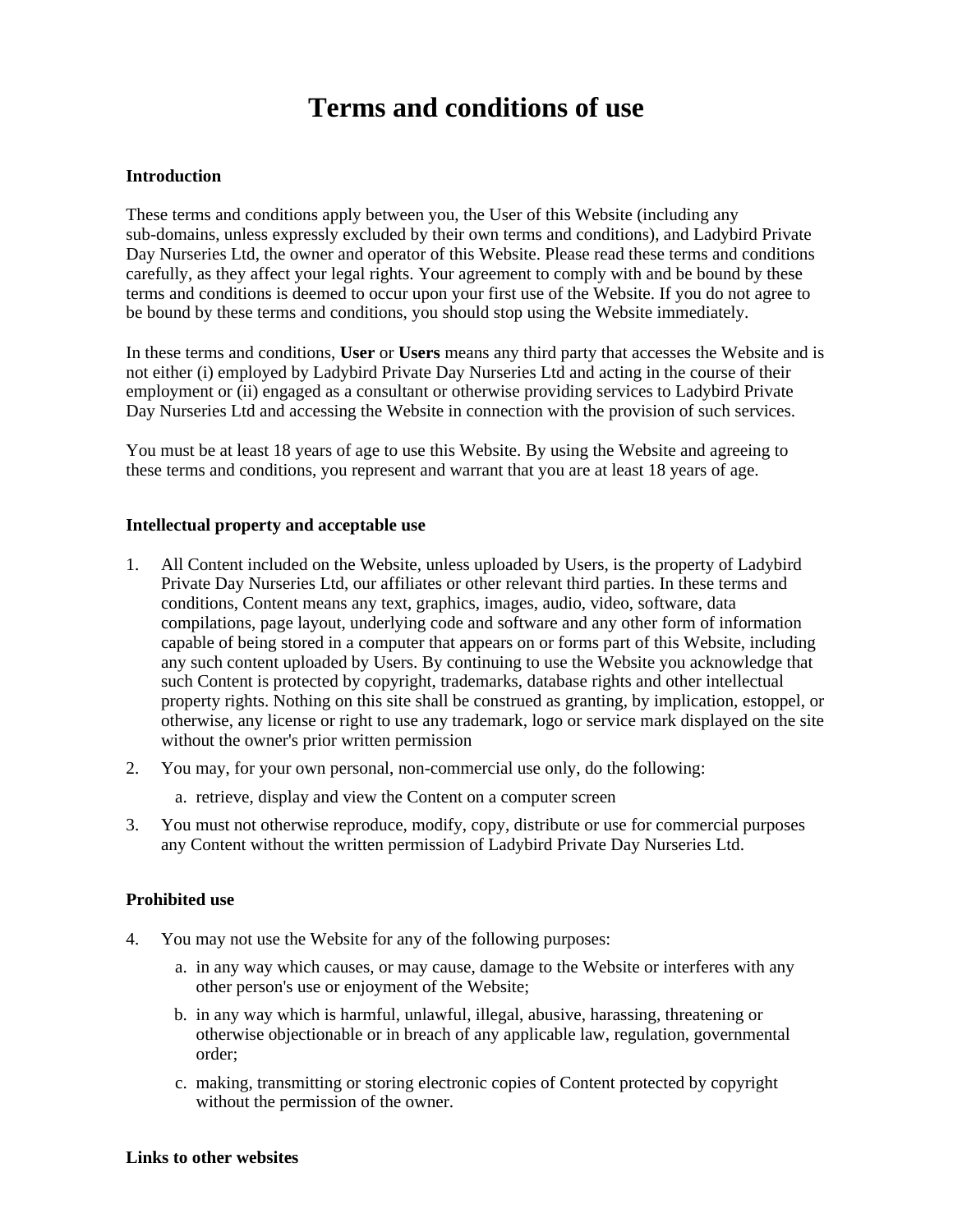- 5. This Website may contain links to other sites. Unless expressly stated, these sites are not under the control of Ladybird Private Day Nurseries Ltd or that of our affiliates.
- 6. We assume no responsibility for the content of such Websites and disclaim liability for any and all forms of loss or damage arising out of the use of them.
- 7. The inclusion of a link to another site on this Website does not imply any endorsement of the sites themselves or of those in control of them.

# **Privacy Policy**

8. Use of the Website is also governed by our Privacy Policy, which is incorporated into these terms and conditions by this reference. To view the Privacy Policy, please click on the following: www.lpdn.co.uk.

## **Availability of the Website and disclaimers**

- 9. Any online facilities, tools, services or information that Ladybird Private Day Nurseries Ltd makes available through the Website (the **Service**) is provided "as is" and on an "as available" basis. We give no warranty that the Service will be free of defects and/or faults. To the maximum extent permitted by the law, we provide no warranties (express or implied) of fitness for a particular purpose, accuracy of information, compatibility and satisfactory quality. Ladybird Private Day Nurseries Ltd is under no obligation to update information on the Website.
- 10. Whilst Ladybird Private Day Nurseries Ltd uses reasonable endeavours to ensure that the Website is secure and free of errors, viruses and other malware, we give no warranty or guaranty in that regard and all Users take responsibility for their own security, that of their personal details and their computers.
- 11. Ladybird Private Day Nurseries Ltd accepts no liability for any disruption or non-availability of the Website.
- 12. Ladybird Private Day Nurseries Ltd reserves the right to alter, suspend or discontinue any part (or the whole of) the Website including, but not limited to, any products and/or services available. These terms and conditions shall continue to apply to any modified version of the Website unless it is expressly stated otherwise.

## **Limitation of liability**

- 13. Nothing in these terms and conditions will: (a) limit or exclude our or your liability for death or personal injury resulting from our or your negligence, as applicable; (b) limit or exclude our or your liability for fraud or fraudulent misrepresentation; or (c) limit or exclude any of our or your liabilities in any way that is not permitted under applicable law.
- 14. We will not be liable to you in respect of any losses arising out of events beyond our reasonable control.
- 15. To the maximum extent permitted by law, Ladybird Private Day Nurseries Ltd accepts no liability for any of the following:
	- a. any business losses, such as loss of profits, income, revenue, anticipated savings, business, contracts, goodwill or commercial opportunities;
	- b. loss or corruption of any data, database or software;
	- c. any special, indirect or consequential loss or damage.